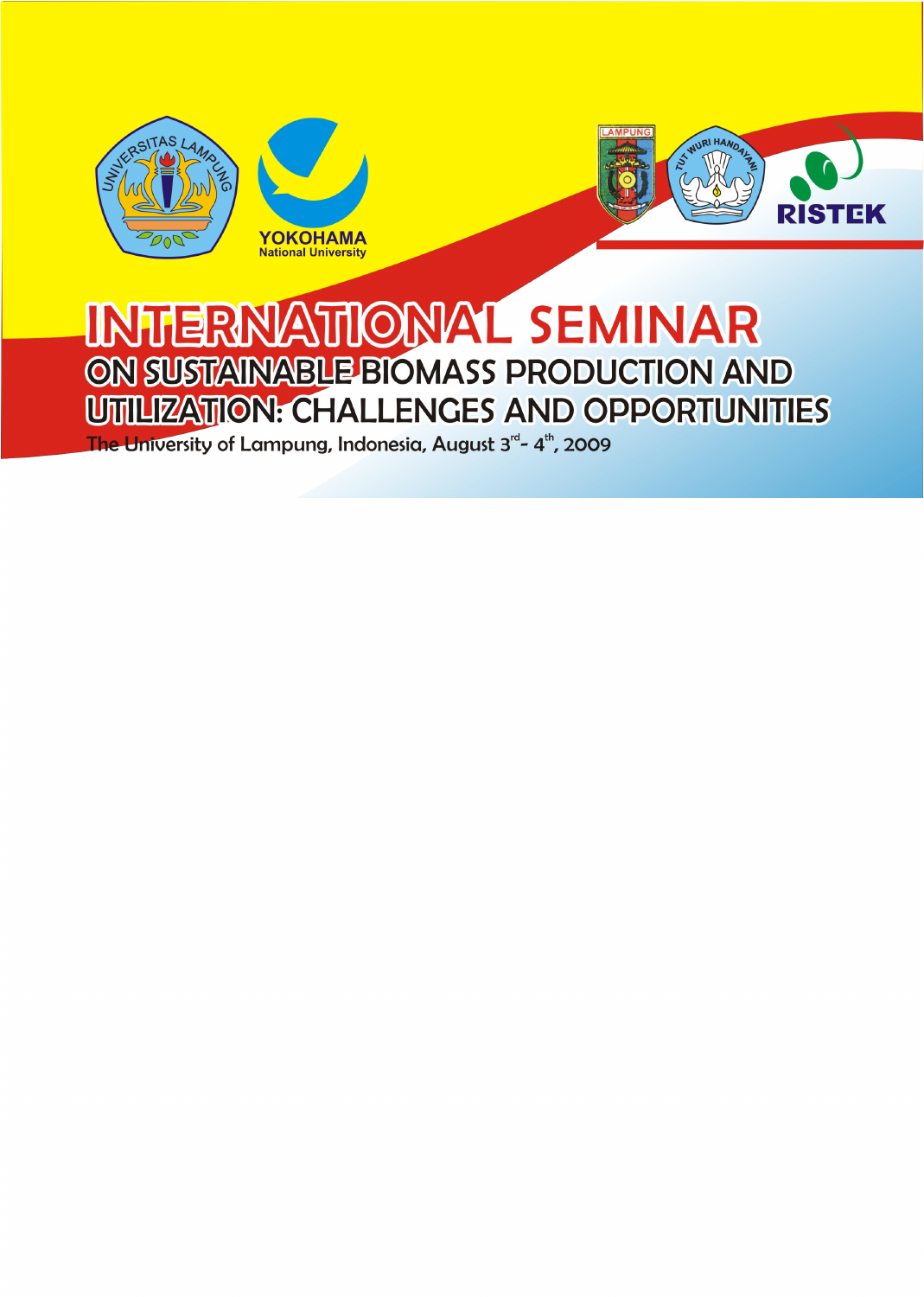

# **SUCCESSION OF SOIL FAUNA DURING THE COMPOSTING PROCESS OF OIL PALM EMPTY FRUIT BUNCH**

**Ainin Niswati, Dermiyati, Mas Achmad Syamsul Arif and Sri Yusnaini** 

Department of Soil Science, Faculty of Agriculture University of Lampung, Bandar Lampung, Indonesia, 35145 :niswati@unila.ac.id

#### *Abstract*

Succession of soil fauna during the composting the empty fruit bunches (EFB) of oil palm were studied. The research was conducted in a plastic house and the EFB taken from PTPN VII Rejosari. The fauna was enumerated by wet sieving methods. The results showed that The abundance of macro fauna, meso fauna, and micro fauna were changed over time during the composting process of EFB. Meso fauna was preferred and dominated to growth and decomposed EFB at the beginning of composting periods followed by meso fauna at the middle time, and micro fauna at the end of composting. The macro fauna abundance were dominated by beetles, caterpillars, diploda, coleoptera, and thysanoptera, while meso fauna were dominated by collembola, and acarina, and micro fauna were dominated by naked amoeba, flagellates, and ciliata

*Keywords: Macro fauna, meso fauna, micro fauna, succession, EFB.* 

# **1. Introduction**

The expansion of oil palm (*Elaeis guineensis* Jacq.) cultivation in Indonesia has been driven by strong world demand for food especially fats and oils. In the production of fats and oil, the plantations generate a large quantity of by-products, such as empty fruit bunches (EFB) and palm fronds. EFB is a suitable raw material for recycling because it is produced in large quantities in localized areas. These by-products are very difficult to decompose in natural condition although the EFB can be directly apply to soil for mulching or incorporating into soil (Lim and Rahman, 2002; Budianta et al., 2009). Composting EFB is a possible way to transform the bulky bunches into a valuable manageable product for use in the plantation because it would be able to provide some useful nutrients for growing plants or as market product.

Conventionally, composting is the aerobic process through which biodegradable organic materials undergo a partial mineralisation and profound transformations due to the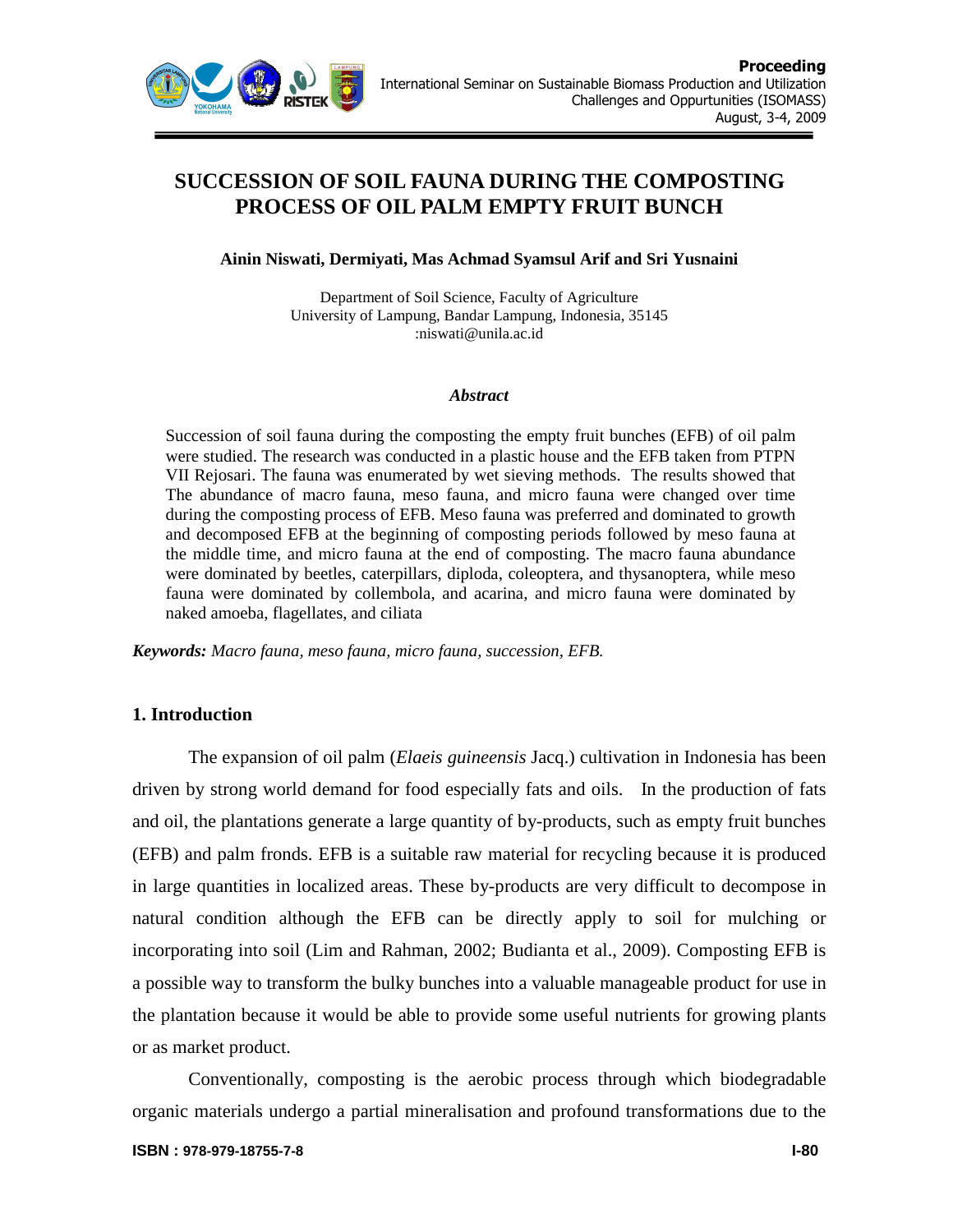

metabolism of a complex microbial population. The result of such a process is a biologically stable and humified end product, the compost, which can be applied in agriculture. It has been thought that the micro organisms contributing to organic matter decomposition. Beside of micro organisms, soil fauna, that was classified into three group according to the body size, i.e. macro fauna (2.0 mm to 20 mm) which include termite, earthworms, ants, beetles, myriapods, and others macroarthropods, meso fauna (0.2 mm to 2 mm) including mainly microarthropods (collembolans and mites), and Enchytraeids, and micro fauna (body size less than 0.2 mm) with nematodes and protozoa (Lavelle and Spains, 2001; Coleman and Crossley, 2004) is responsible for decomposition, as well (Starbuck, 2006). The research on the composting of EFB has been conducted in many aspects (Thambirajah et al., 1995; Schuchardt et al., 2002; Lim and Rahman, 2002), however, monitoring of succession the soil faunal during the decomposition processes of composting of EFB is still limited and almost no information although the research on soil fauna from the viewpoint of soil ecology have been conducted by many authors (Huhta, 2007).

The purpose of the present study is to determine the abundance of soil faunal succession during the composting of EFB in a monitored process.

# **2. METHODS**

# **2.1 Sample Preparation**

Composting trials were conducted in Plastic House at Faculty of Agriculture, University of Lampung. EFB were taken from Rejosari (PTPN VII) Oil Palm Plantation. Before composting, EFB were chopped until 2–3 cm length and measured of water content. The chopped of EFB were entered into the composting funnel with the weight of 25 kg oven dry weight basis. Chicken manures and limes were added to each composting material as much as 2% of material weight and covered with black plastic. For maintaining the moistures at 75% of composting, thereafter container was watered every 7 days and mixed for maintaining from anaerobe condition. The compost trials were conducted in triplicates.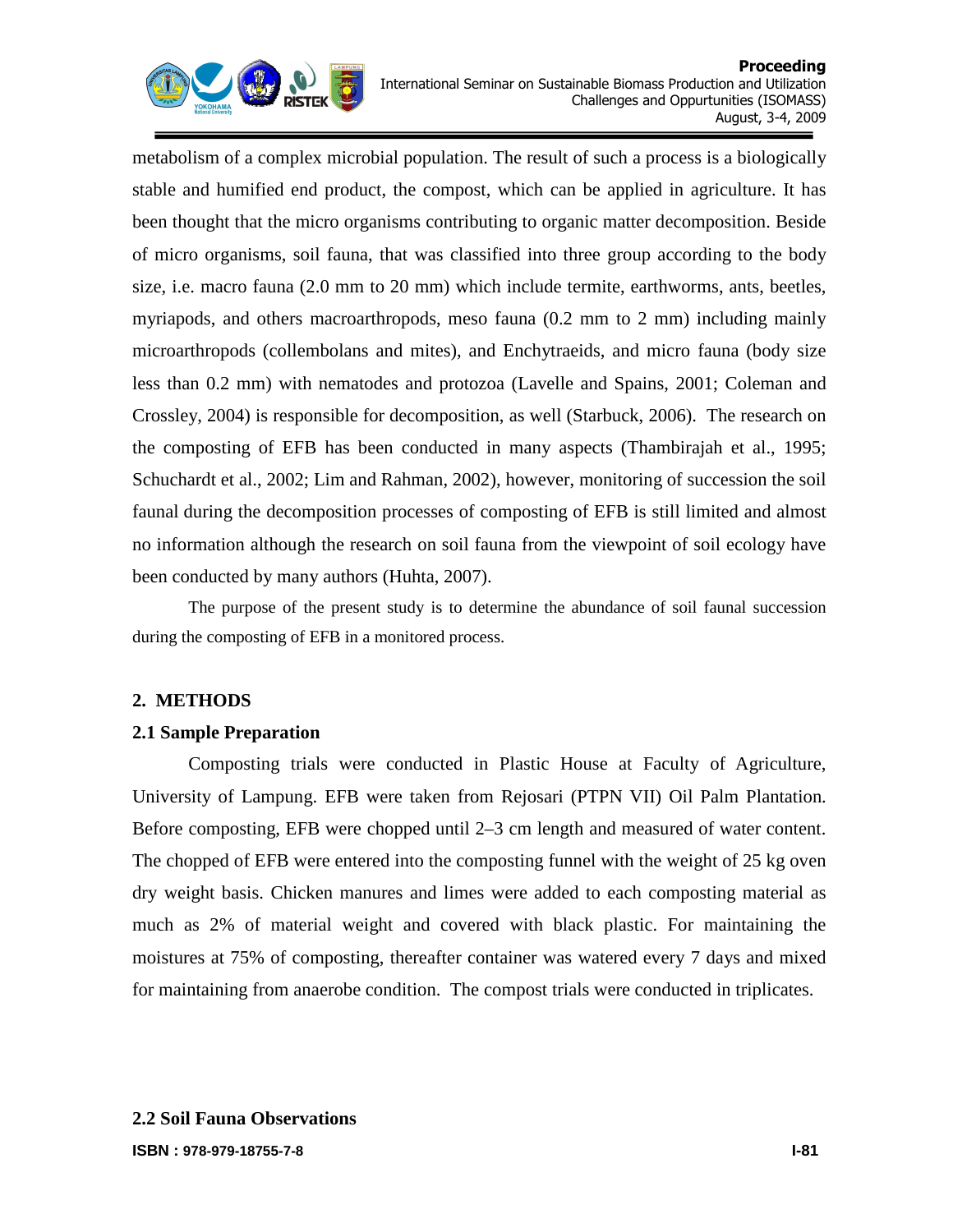

Soil fauna successions were observed through fluctuating populations of fauna during the composting process of EFB. The abundance of soil fauna from compost samples were observed at the 2, 4, 6, 14, 21, 28, 35, 42, 49, 56, 63, 70, 77, and 84 days. The soil fauna from composting pile was sampled using a soils corer of 5,5 cm diameter and 8 cm height from three randomized point in three replications. Soil macro-, meso, and micro fauna in each sample were extracted by wet sieving methods and macro fauna was observed with bare-eyed where as meso- and micro fauna were observed in petri dishes, under stereo microscope with magnification of 20-40 times and collected animal stored with ethanol 70 for determined. Faunal abundance was expressed individuals per dm<sup>3</sup>.

# **2.3 Temperature and Ratio C:N**

The composting temperature was continuously monitored. Process temperature was determined every two days until six days and weekly after that by inserting the thermometer 25 cm deep into the pile or the composting EFB in the wooden box. Ratio C:N was measure every two weeks with Kjehdahl for total nitrogen and Walkley and Black Methods for Ctotal.

# **3. Results and Discussions**

# **3.1 Macro Fauna**

The macro fauna abundance were dominated by beetles, caterpillars, diploda, coleoptera, and thysanoptera. The abundance of soil macro fauna were changed during the composting periods (Figure 1). It was shown that macro fauna abundance maximum reached in the 21 days after composting process and declined after that time, then reached minimum number at 63 days and almost zero after that. In the initial of composting, raw material with high ratio C:N preferred by macro fauna, such as beetles, caterpillars, and larva of coleopteran. Macro fauna in the composting process have a role as regulators for microbial activity and as microbial feeders although their role dominated with physically activity (Brussaard, 1998).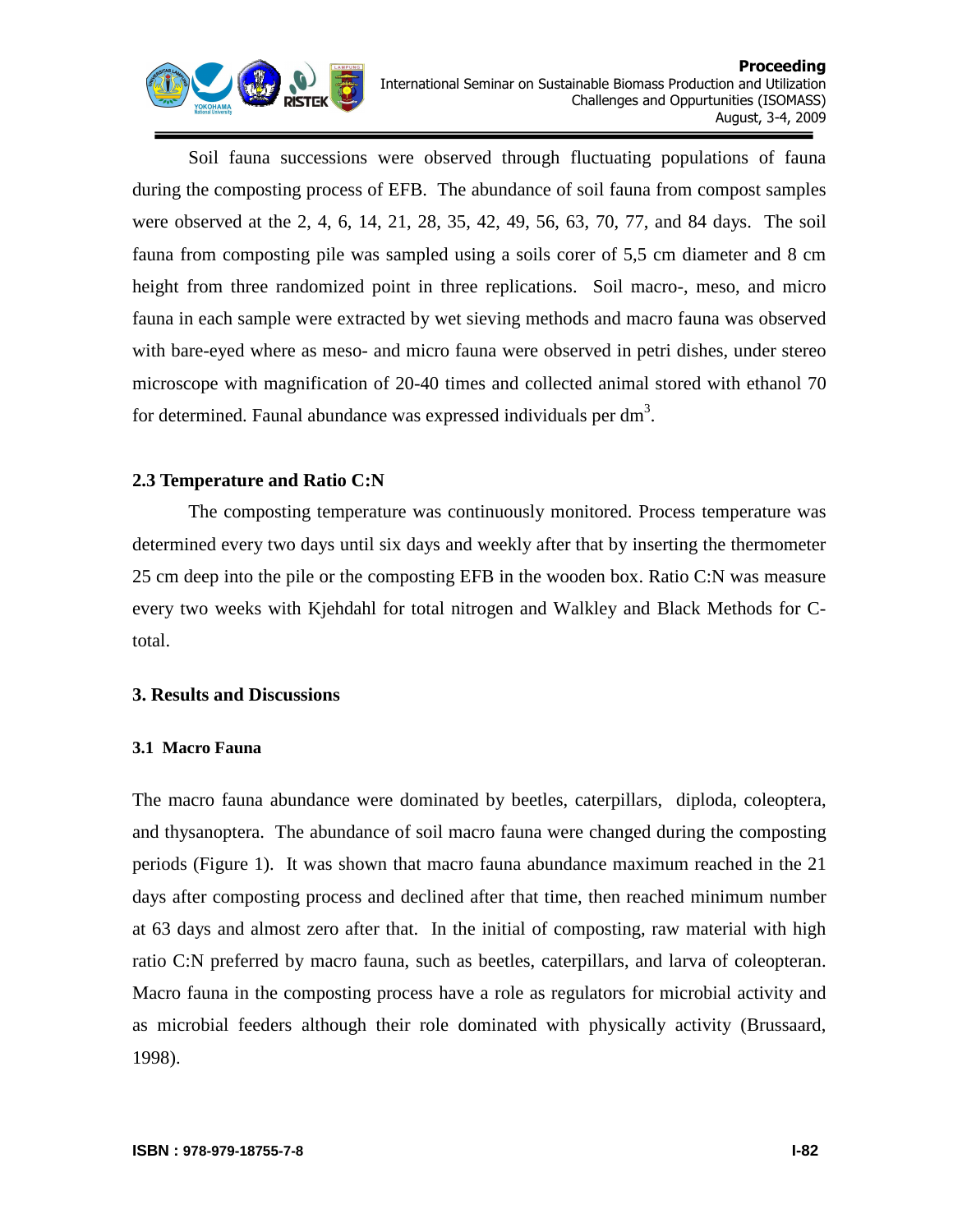



Figure 1. The fluctuation of soil macro fauna during the composting process of EFB.

#### **3.2 Meso Fauna**

The meso fauna abundance was dominated by collembola, and acarina. The abundance of soil meso fauna were changed during the composting periods (Figure 2). It was shown that meso fauna abundance reached maximum number in the 35 days after composting process and declined after that time, then reached a lower number at 49 days and almost zero number after that time. The abundance of meso fauna dominated in the composting process after the abundance of macro fauna depleting in concomitant with this time, texture of EFB were more broken than before.



Figure 2. The fluctuation of soil meso fauna during the composting process of EFB.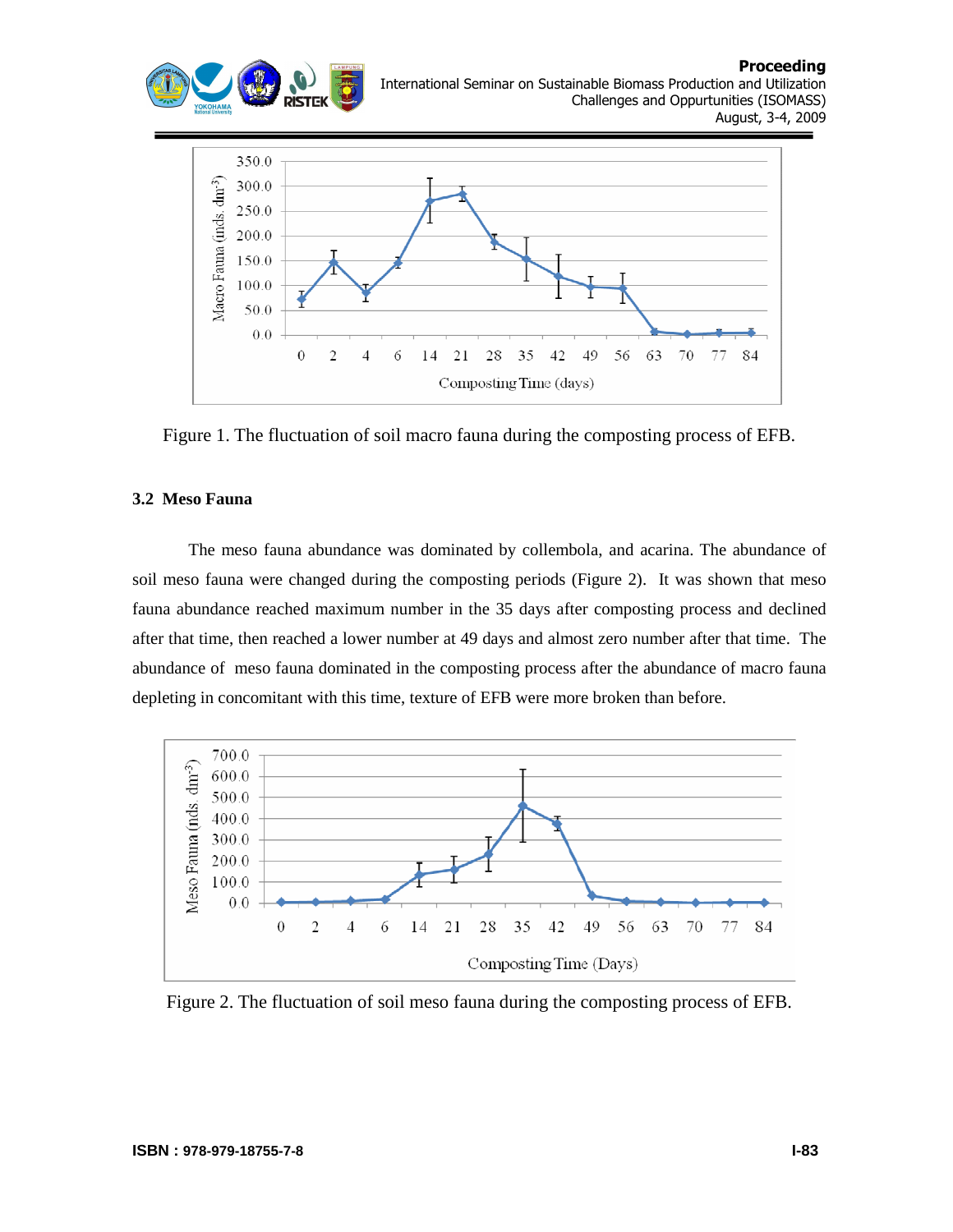

# **3.3 Micro Fauna**

The micro fauna abundance was dominated by naked amoeba, flagellates, and ciliate. The abundance of soil micro fauna was changed during the composting periods (Figure 3). It was shown that micro fauna abundance reached maximum number in the 42 days after composting process and declined after that time until lower in 56 days and increased at 63 days, then reached lower number at 70, 77, and 84 days. These micro fauna was dominated after macro- and meso fauna depleting in later decomposition.



Figure 3. The fluctuation of soil micro fauna during the composting process of EFB.

# **3.4 Temperature**

The heap temperature of during composting period is shown graphically through Figure 4. The highest temperature in the composting process of EFB was  $42.67^{\circ}$ C at 2 days after incubation and still more than  $40^{\circ}$ C until 7 days of composting. Temperature was start decreased on 15 days after incubation. The maximum temperature was only moderate value because of the observation in initial process was not every day or every hours. The other possibility was the height of compost pile was not enough for reaching maximum temperature. Normally, temperature in composting process grew up until  $70^{\circ}$ C (thermopillic stage) and gradually decrease in response to depleting food until it reached room temperature (Nakasaki et al., 2005; Schuchardt et al., 2002).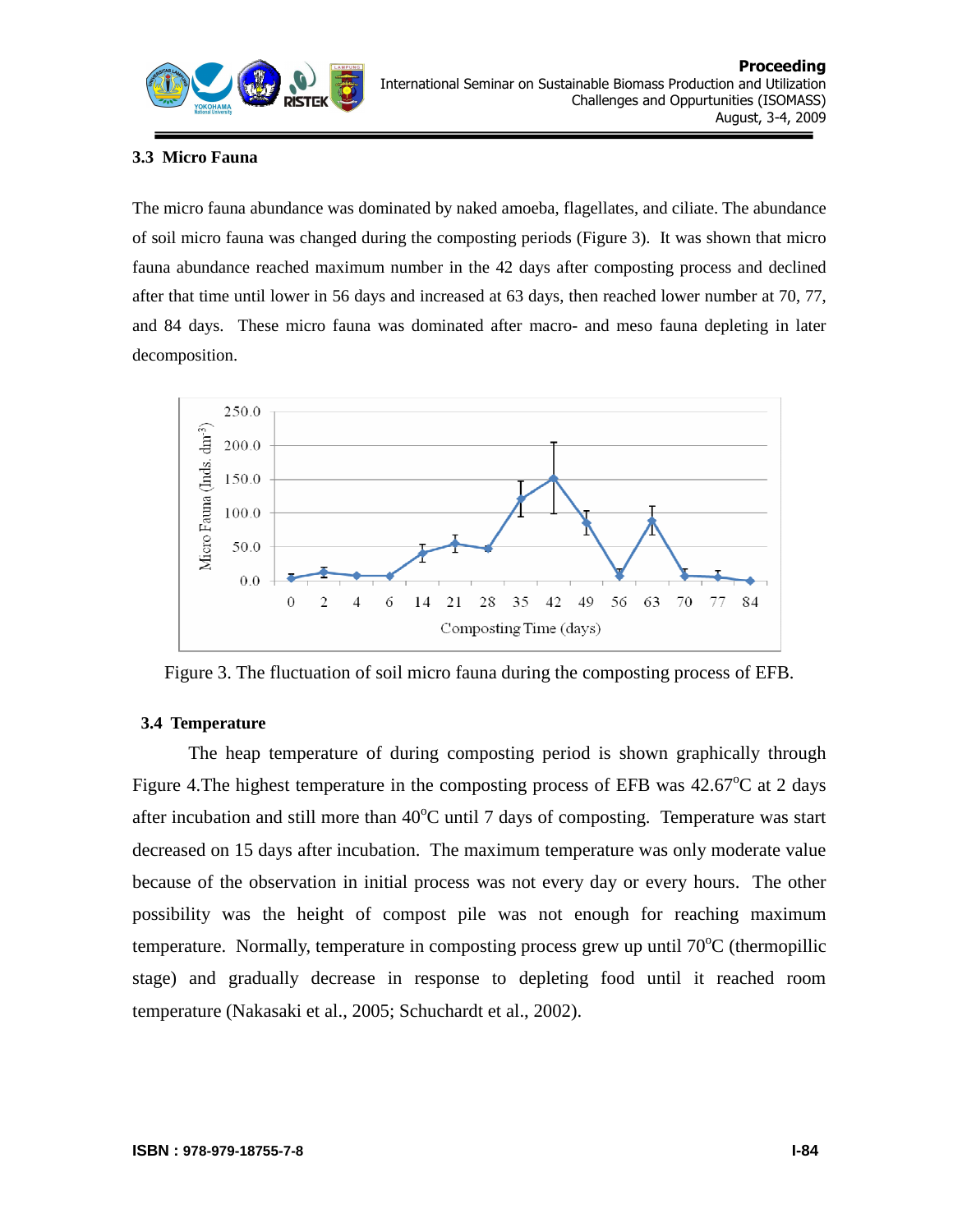



Figure 4. Temperature during composting of EFB

#### **3.5 C:N Ratio**

The fresh EFB had a higher initial starting C:N ratio (108.33) then significantly decreased to 45.67 after 84 days of composting. Figure 5 shows the C:N ratio during the composting process. The C:N ratio decreased slowly at the first 42 days and decreased fast after 42 days composting of the EFB material. This is evidence was caused by the fine material was occurred and then micro fauna have great preference to grow in this habitat as well in the fine material decomposition. In addition, the EFB material after 42 days decomposition was more easily to decompose by micro fauna in concomitant with micro flora.



Figure 5. C/N ratio during composting of EFB

Proceeding

August, 3-4, 2009